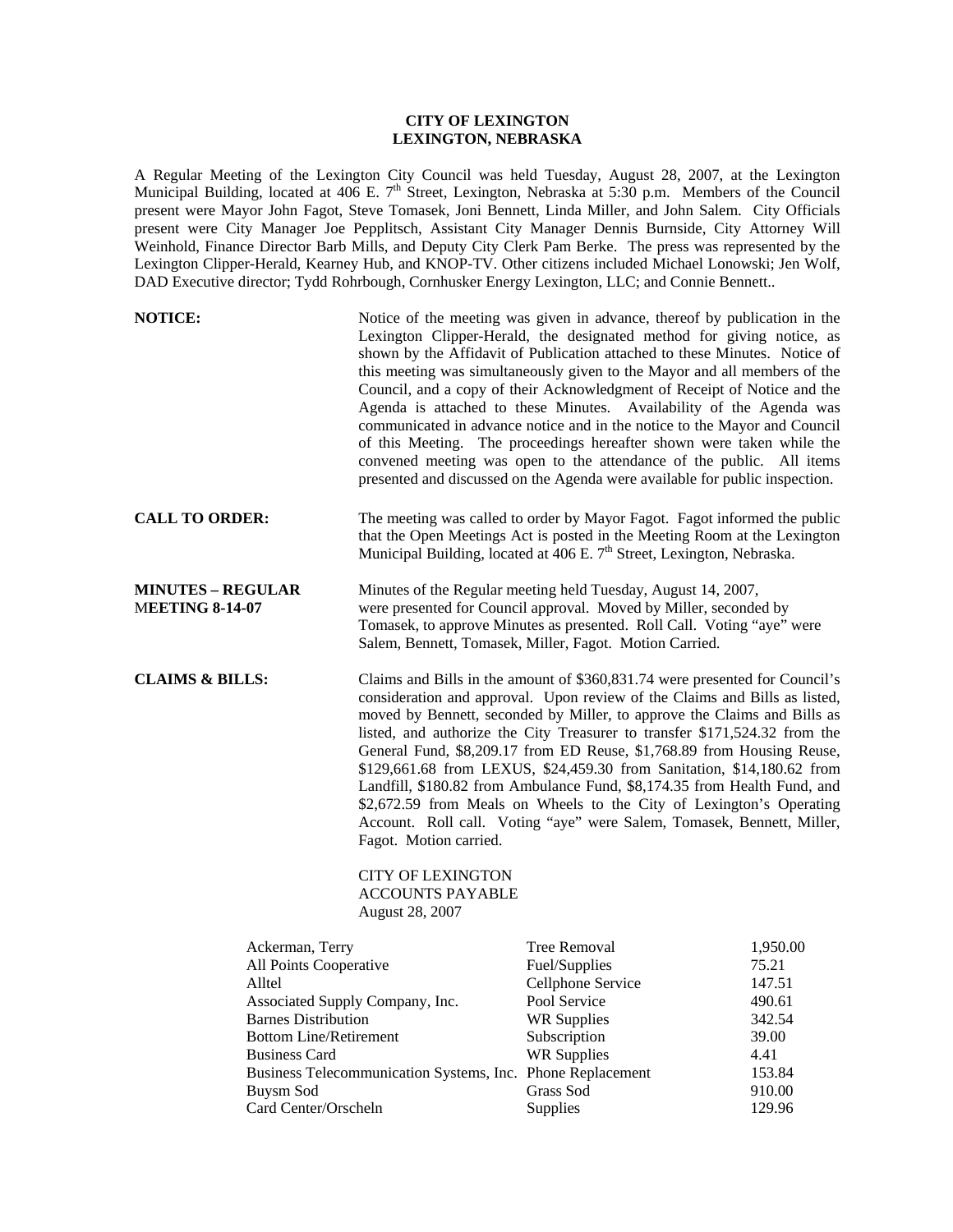| Case Credit Advantage                                  | Central Garage/WWTP Supplies   | 153.31     |
|--------------------------------------------------------|--------------------------------|------------|
| Cash-Wa Distributing                                   | Food & Supplies                | 578.64     |
| <b>Central Community College</b>                       | Conference/Seminars            | 293.37     |
| Central Garage Fund                                    | Repairs/Service                | 3,372.03   |
| Culligan Water Conditioning Co.                        | <b>Soft Water Supplies</b>     | 21.53      |
| Davis Energy, Inc.                                     | Fuel                           | 1,321.25   |
| <b>Dutton-Lainson Company</b>                          | <b>Meter Supplies</b>          | 764.11     |
| Eakes Office Plus                                      | <b>Library Supplies</b>        | 7.75       |
| <b>Electric Fixture</b>                                | <b>ST</b> Supplies             | 27.40      |
| Fastenal                                               | <b>Ambulance Supplies</b>      | 10.82      |
| <b>Franzen Fencing</b>                                 | Landfill/Maintenance           | 5,847.62   |
| FYR-TEK                                                | Fire Dept. Supplies            | 737.50     |
| Gale Group, The                                        | <b>Books</b>                   | 44.14      |
| HD Supply Waterworks                                   | <b>WR Supplies</b>             | 922.88     |
| <b>Health Claims Fund</b>                              | Claims                         | 7,770.09   |
| Holbein, Dahlas D.                                     | Unit Washes                    | 865.00     |
| Husker Ag Sales                                        | <b>Central Garage Supplies</b> | 54.75      |
| <b>Ingram Library Services</b>                         | <b>Books</b>                   | 834.94     |
| Jim Phillips Const.                                    | Main Break/15th ST Imprvmnts   | 15,060.00  |
| <b>Kearney Drain Company</b>                           | <b>ST</b> Service              | 1,600.00   |
| Keim, Jo                                               | Serv. Bldg. Supplies           | 86.86      |
| League of Nebraska Municipalities                      | Conference//Membership Dues    | 8,560.00   |
| Lexington Newspapers, Inc.                             | Publications                   | 250.72     |
| <b>Lexington Recreation Program</b>                    | Vollyball/Soccer Instruction   | 5,000.00   |
| Lexington Truck & Auto                                 | <b>Central Garage Supplies</b> | 100.00     |
| Lexington Utilities System                             | Utilities                      | 23,602.27  |
| Payroll                                                | Wages                          | 105,140.57 |
| <b>Social Security</b>                                 | Employer Portion / FICA Med    | 7,814.99   |
| <b>First National Bank</b>                             | Employer Portion / Pension     | 2,885.70   |
| <b>First National Bank</b>                             | <b>Police Pension</b>          | 1,336.93   |
| ICMA                                                   | <b>City Manager Pension</b>    | 380.00     |
| Mead Lumber & Rental-Lexington                         | PK/WWTP/Central Garage Spls    | 242.68     |
| Mid-Nebraska Food Bank                                 | Food & Supplies                | 49.36      |
| Mid-Nebraska Printing                                  | <b>GGC</b> Supplies            | 171.19     |
| Miller & Associates                                    | <b>Retainer Service</b>        | 800.00     |
| National Council On The Aging, Inc.                    | <b>Membership Dues</b>         | 195.00     |
| Nebraska Community Foundation-Main St. Membership Dues |                                | 2,000.00   |
| Nebraska Dept. of Economic Development                 | <b>CDBG</b> Payment            | 8,209.17   |
| Nebraska Public Health Environmental Lab. WR Testing   |                                | 1,378.00   |
| <b>Ollis Book Corporation</b>                          | <b>Books</b>                   | 131.50     |
| <b>Overton Community Center</b>                        | Meals On Wheels                | 100.00     |
| Paulsen Inc.                                           | Concrete                       | 2,663.85   |
| Peak Interest                                          | Food                           | 42.37      |
| Platte Valley Auto Mart                                | <b>WWTP Service</b>            | 70.39      |
| Plum Creek Children's Literacy Festival                | Conference/Seminars            | 50.00      |
| Price's Tree Service                                   | <b>Tree Removal</b>            | 400.00     |
| Rasmussen Mechanical Service Corp.                     | <b>Library Service</b>         | 287.50     |
| <b>Reiman Publications</b>                             | Subscription                   | 14.98      |
| <b>Rinker Materials</b>                                | <b>WWTP Supplies</b>           | 728.68     |
| <b>Roberts Dairy Company</b>                           | <b>Beverages</b>               | 137.35     |
| S & W Auto Parts, Inc.                                 | PK/WR/Central Garage Supplies  | 930.82     |
| Sargent Drilling Co.                                   | Service Well #16               | 3,413.30   |
| Service Master Mid Nebraska                            | Library/GGC Cleaning Service   | 2,027.50   |
| Sign Pro                                               | Park Signs                     | 132.00     |
| T. O. Haas Tire Co., Inc.                              | Repair                         | 12.79      |
| Team Detail & Quicklube                                | Car Washes                     | 43.98      |
| Telephone Systems of Nebraska, Inc.                    | <b>Surveillance Cameras</b>    | 4,317.44   |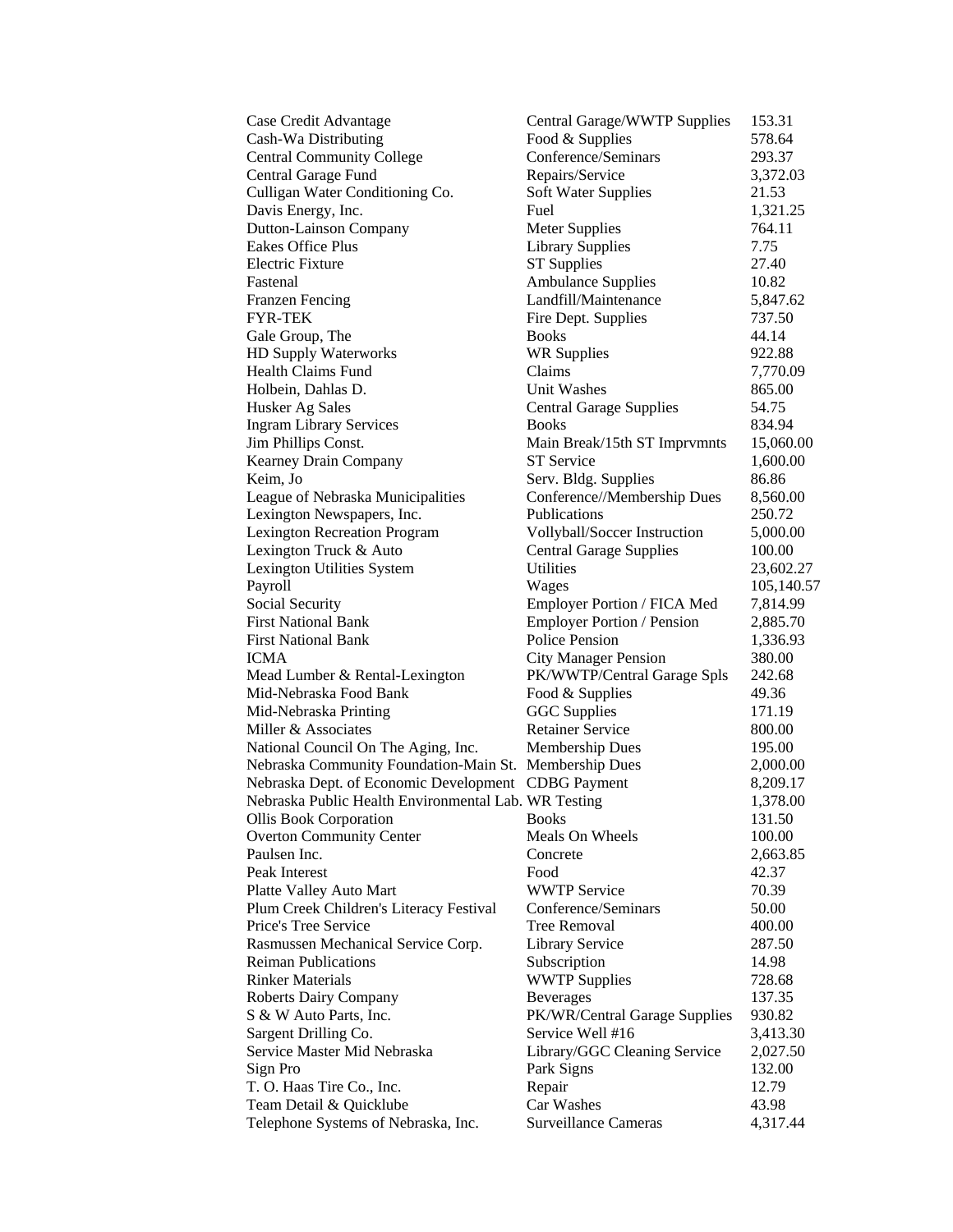| Thompson Co., The                                           | Food & Supplies                           | 445.49     |
|-------------------------------------------------------------|-------------------------------------------|------------|
| TierOne-Lib. Petty Cash                                     | Postage                                   | 39.11      |
| Underground Construction, Inc.                              | Sewer Line/Wesleyan Addition              | 2,658.10   |
| Utilities Sctn-League of Ne. Municipalities Membership Dues |                                           | 3,555.00   |
| <b>Utility Equipment</b>                                    | Curb Box Freight                          | 108.50     |
| Wal-Mart                                                    | Supplies                                  | 767.87     |
| <b>Ward Laboratories</b>                                    | Lab Tests                                 | 12.00      |
| Wolf, Tracy                                                 | Conference/Seminars                       | 22.50      |
| All Points Cooperative                                      | <b>WWTP Supplies</b>                      | 74.01      |
| <b>Brown Traffic Products</b>                               | <b>ST Supplies</b>                        | 334.15     |
| Card Center/Orscheln                                        | Supplies                                  | 32.45      |
| Cash-Wa Distributing                                        | <b>Library Supplies</b>                   | 46.00      |
| <b>Central Community College</b>                            | Conference/Seminars Credit                | $-4.87$    |
| <b>Conney Safety Products</b>                               | <b>Safety Glasses</b>                     | 358.12     |
| Dan's Sanitation                                            | <b>Sanitation Fees</b>                    | 24,459.30  |
| Davis Energy, Inc.                                          | Fuel                                      | 4,347.81   |
| <b>Environmental Pest Control</b>                           | <b>Building Maintenance</b>               | 100.00     |
| Fastenal                                                    | <b>ST Supplies</b>                        | 528.29     |
| Gale Group, The                                             | <b>Books</b>                              | 72.68      |
| <b>Health Claims Fund</b>                                   | Claims                                    | 404.26     |
| Holbein, Dahlas                                             | Mow Weeds                                 | 275.00     |
| <b>Ingram Library Services</b>                              | <b>Books</b>                              | 107.57     |
| Kinder Morgan                                               | Gas Service                               | 1,195.21   |
| Lahm, Irene                                                 | Lex. Flags Repair                         | 46.00      |
| Lexington, City of                                          | Franchise/Service Fees                    | 67,320.19  |
| Michael Todd & Co., Inc.                                    | <b>ST Supplies</b>                        | 909.60     |
| Naumann, Sondra                                             | <b>Cleaning Service</b>                   | 96.00      |
| Nebraska Law Enforcement                                    | Recertification                           | 50.00      |
| Nebraska Library Commission                                 | Library Supplies/Membership Fees 1,330.24 |            |
| Nebraska Machinery                                          | <b>WWTP Service/Repair</b>                | 1,010.97   |
| Pace Analytical                                             | Landfill Analysis                         | 8,333.00   |
| Penworthy Company                                           | <b>Books</b>                              | 736.85     |
| Plum Creek Auto Spa                                         | Car Washes                                | 20.50      |
| Rasmussen Mechanical Service Corp.                          | <b>Library Service</b>                    | 674.09     |
| <b>Roberts Dairy Company</b>                                | <b>Beverages</b>                          | 132.25     |
| <b>Specialty Electric</b>                                   | Library Repair                            | 622.00     |
| T. L. Sund Constructors, Inc.                               | <b>CED</b> Paving                         | 1,768.89   |
| T. O. Haas Tire Co., Inc.                                   | <b>Tires</b>                              | 208.01     |
| T & R Service                                               | <b>Transformer Disposal</b>               | 4,404.82   |
| Technical Maintenance & Service                             | <b>WWTP Service/Repair</b>                | 831.80     |
| Thompson Co., The                                           | Food & Supplies                           | 433.09     |
| TierOne-City Petty Cash                                     | Postage/Food/Fuel                         | 40.92      |
| Time                                                        | Subscription                              | 75.95      |
| Ultramax                                                    | Ammunition                                | 3,295.00   |
| <b>U-Save Business Equipment</b>                            | Supplies                                  | 16.99      |
| Wal-Mart                                                    | Supplies                                  | 181.41     |
| <b>Ward Laboratories</b>                                    | Lab Tests                                 | 12.00      |
| Wayne Manufacturing Co., L. C.                              | <b>ST</b> Supplies                        | 104.52     |
|                                                             | TOTAL CLAIMS:                             | 360,831.74 |

**ORDINANCE:** An ordinance entitled "AN ORDINANCE TO AMEND SECTIONS 6-16, 6-17, 6-18, AND 6-20 OF THE LEXINGTON CITY CODE; TO MAINTAIN AND ENCOURAGE IMPROVEMENT OF LEXINGTON'S HOUSING STOCK; TO REPEAL ORIGINAL SECTIONS 6-16, 6-17, 6-18, AND 6- 20, AND ALL OTHER ORDINANCES OR SECTIONS OF ORDINANCES IN CONFLICT HEREWITH; AND TO PROVIDE FOR AN EFFECTIVE DATE AND FOR PUBLICATION IN PAMPHLET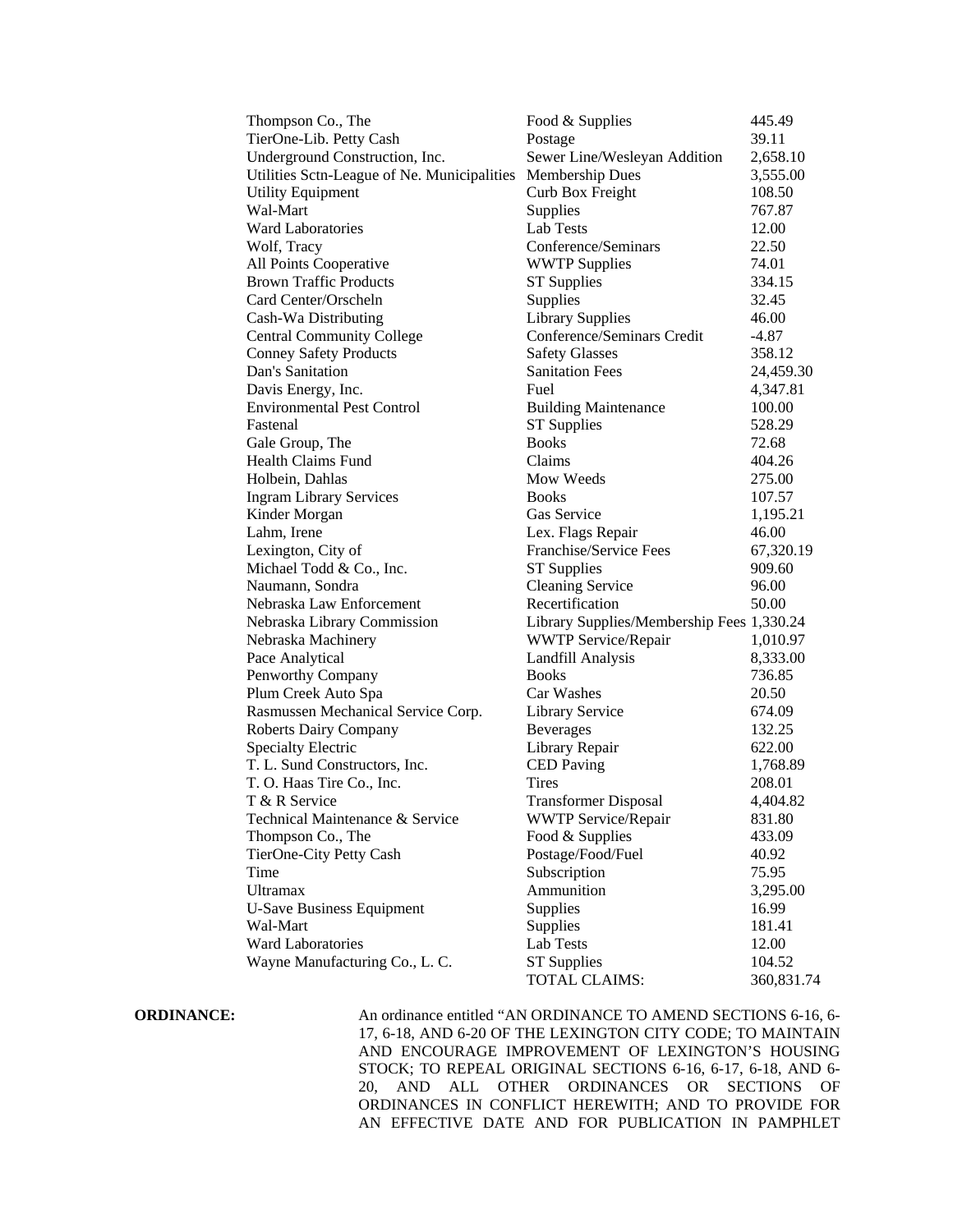|                            | FORM" was read, on second reading. Burnside noted amendments to the<br>ordinance from the previous reading. Following discussion, moved by<br>Tomasek, seconded by Bennett to suspend rules regarding the reading of the<br>ordinance on three separate occasions. Roll call. Voting "aye" were Salem,<br>Miller, Bennett, Tomasek, Fagot. Motion carried                                                                                                                                                                                                                                                                                                                                                                                                                                                                                                                                                                                                                                                           |  |
|----------------------------|---------------------------------------------------------------------------------------------------------------------------------------------------------------------------------------------------------------------------------------------------------------------------------------------------------------------------------------------------------------------------------------------------------------------------------------------------------------------------------------------------------------------------------------------------------------------------------------------------------------------------------------------------------------------------------------------------------------------------------------------------------------------------------------------------------------------------------------------------------------------------------------------------------------------------------------------------------------------------------------------------------------------|--|
|                            | Ordinance No. 2237 was read by title. Moved by Tomasek, seconded by<br>Miller, to adopt changes made and to pass Ordinance No. 2237 on final<br>reading. Roll call. Voting "aye" were Salem, Bennett, Miller, Tomasek,<br>Fagot. Motion carried.                                                                                                                                                                                                                                                                                                                                                                                                                                                                                                                                                                                                                                                                                                                                                                    |  |
| <b>DAD ANNUAL REPORT:</b>  | Jen Wolf, Executive Director of DAD, presented a report on activities<br>completed for fiscal year 2007 and those planned for 2008. She also noted<br>that DAD will be increasing membership dues for members. The Council<br>thanked Ms. Wolf for her presentation and the work DAD has done for<br>Lexington and Dawson County.                                                                                                                                                                                                                                                                                                                                                                                                                                                                                                                                                                                                                                                                                   |  |
| <b>PUBLIC HEARING:</b>     | Mayor Fagot opened a public hearing to consider an application for a zoning<br>change by Michael Lonowski, Black Diamond Auto, at 403 West 5 <sup>th</sup> Street,<br>Lexington, from M-2 Heavy Industrial to C-3 commercial. Mr. Lonowski<br>explained he is requesting a change so that he may obtain a dealer's license<br>through the State of Nebraska to sell rebuilt vehicles through his auto body<br>repair business. The Public Hearing was closed. An Ordinance entitled "AN<br>ORDINANCE TO REZONE LOTS 11 AND 12, MACCOLL AND<br>LEFLANG'S ADDITION TO THE CITY OF LEXINGTON, FROM M-2<br>HEAVY INDUSTRIAL DISTRICT TO C-3 HIGHWAY COMMERCIAL<br>DISTRICT; TO REPEAL ALL ORDINANCES OR SECTIONS OF<br>ORDINANCES IN CONFLICT HEREWITH; TO PROVIDE FOR AN<br>EFFECTIVE DATE AND FOR PUBLICATION IN PAMPHLET FORM"<br>was read. Moved by Tomasek, seconded by Salem, to adopt the ordinance<br>on first reading. Roll call. Voting "aye" were Miller, Bennett, Salem,<br>Tomasek, Fagot. Motion carried. |  |
| <b>DEED OF DEDICATION:</b> | Pepplitsch explained that Don Price wanted to donate a small portion of<br>property to be used as public ROW as West Maple Street. The land has been<br>utilized as public ROW, but had never been dedicated properly. Resolution No.<br>07-26 was read Moved by Miller, seconded by Tomasek, to approve Resolution<br>No. 07-26. Roll call. Voting "aye" were Salem, Bennett, Tomasek, Miller,<br>Fagot. Motion carried.                                                                                                                                                                                                                                                                                                                                                                                                                                                                                                                                                                                           |  |
| RESOLUTION NO. 07-26       |                                                                                                                                                                                                                                                                                                                                                                                                                                                                                                                                                                                                                                                                                                                                                                                                                                                                                                                                                                                                                     |  |
|                            | BE IT RESOLVED BY THE MAYOR AND COUNCIL OF THE CITY OF<br>LEXINGTON, NEBRASKA, AS FOLLOWS:                                                                                                                                                                                                                                                                                                                                                                                                                                                                                                                                                                                                                                                                                                                                                                                                                                                                                                                          |  |
|                            | That the Deed of Dedication to the City of Lexington, Dawson County,<br>Nebraska, from DONALD E. PRICE, of the following described real estate,<br>to be used as Street Right-of-Way for Maple Street, to-wit:                                                                                                                                                                                                                                                                                                                                                                                                                                                                                                                                                                                                                                                                                                                                                                                                      |  |
|                            | A tract of land being part of Tract G of the Subdivision of the East One-Half<br>of Section 6, Township 9 North, Range 21 West of the 6th P.M., Dawson<br>County, Nebraska, being more particularly described as follows:                                                                                                                                                                                                                                                                                                                                                                                                                                                                                                                                                                                                                                                                                                                                                                                           |  |

Beginning at the Southwest Corner of Block 8 of C.L. Ervin's Subdivision to the City of Lexington; Thence Southerly and along the East Line of said Tract G, to the Northwest Corner of Lot 6 of Tract G of the Subdivision of the East One-Half of Section 6, Township 9 North, Range 21 West;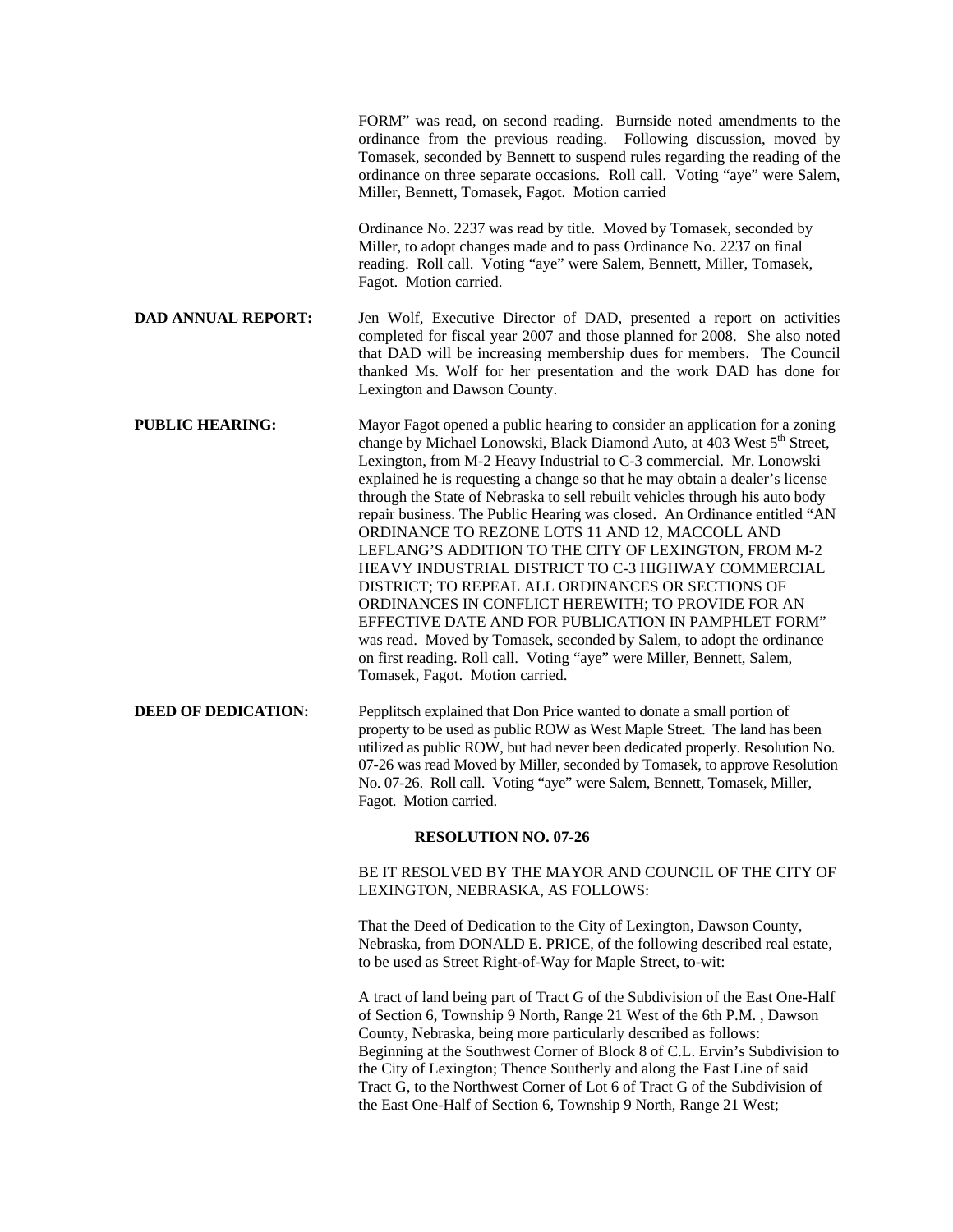Thence Westerly to the Southeast Corner of Price's 2nd Addition to the City of Lexington; Thence Northerly and along the East Line of Price's 2nd Addition, to a point on the North Line of Maple Street extended westerly; Thence Easterly to the place of beginning.

is approved, accepted and ordered filed and recorded in the office of the Register of Deeds of Dawson County, Nebraska, and hereafter the said real estate shall be a Public Street, subject to the ordinances, rules and regulations of the City.

PASSED AND APPROVED August 28, 2007.

## CITY OF LEXINGTON, NEBRASKA

BY: John Fagot, Mayor

ATTEST: Pamela Berke, Deputy City Clerk

**INDUSTRIAL REVENUE** Tydd Rohrbough, Cornhusker Energy Lexington, presented information **BONDS:** on industrial development bonds that the company would like City assistance in order to issue as a financing mechanism for their pending plant expansion. He noted that such bonds are approved through procedures at the state level and would not be an obligation of the City, but the City would need to act as a conduit issuer per state statute. A portion of the project does qualify for this financing, and he stated that they would be making a formal request to the Council for an inducement resolution in the near future. He added that he would be available to answer any question the Council my have in the interim.

**FINANCIAL REPORT:** Pepplitsch presented the financial report for July 2007. Following discussion, moved by Tomasek, seconded by Bennett, to accept the financial report as presented. Roll call. Voting "aye" were Salem, Miller, Bennett, Tomasek, Fagot. Motion carried.

**BUDGET WORK SESSION:** Pepplitsch presented the proposed FY 2008 budget; highlighting changes from previous work sessions, and an overview new material. Following discussion, moved by Miller, seconded by Tomasek, that the proposed Fiscal Year 2008 budget be put into form for public hearing and have notice published for public hearing on September 11, 2007. Roll call. Voting "aye" were Salem, Bennett, Tomasek, Miller, Fagot. Motion carried.

**ROUNDTABLE:** Pepplitsch reminded Council of a Planning Session scheduled for Saturday, September 8, 2007, at 8:00 a.m. to review the 2007 action plan and consider plans for 2008.

> Burnside reported that the lettering on the Welcome Sign is now complete and the electricity and landscaping will be completed soon. He reported that the Park Improvement Committee is developing a long range capital plan for the parks. He also noted that security cameras have been installed in Memorial Park and others are being planned for the Madison Street Pedestrian crossing and other park areas. He and Weinhold are working on revising the street vendor codes.

**ADJOURNMENT:** There being no further business to come before the Council, Mayor Fagot declared the meeting adjourned.